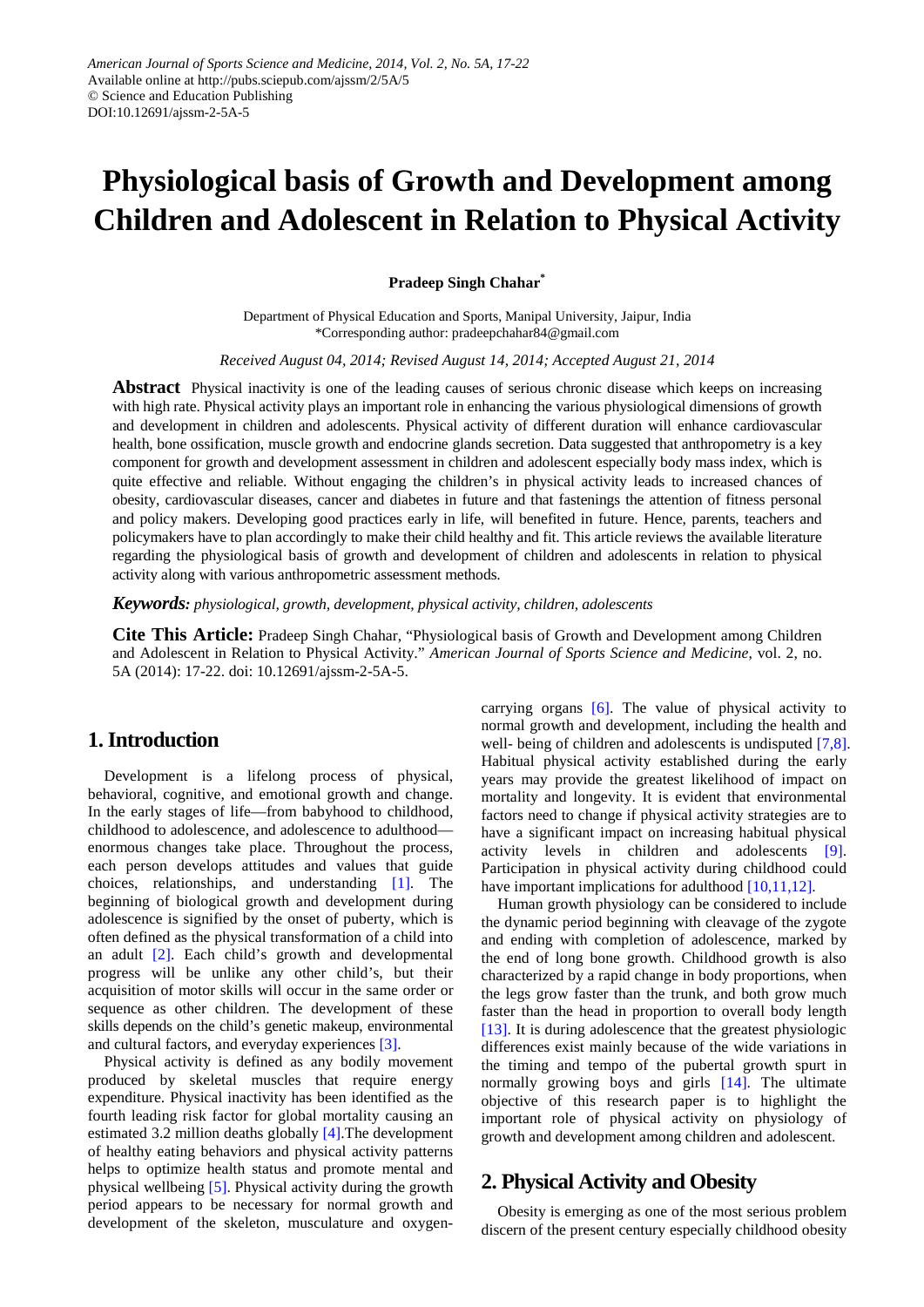which is the major public health crunch globally that are on rise. According to WHO, 22 million children (under 5 years of age) are overweight [\[15\].](#page-3-11) Obesity during childhood and adolescence is a risk factor for type 2 diabetes mellitus in adulthood, even after accounting for adult obesity [\[16\].](#page-3-12) If energy intake consistently exceeds energy requirements there will be a progressive accumulation of body fat. Obesity may therefore result from either high-energy intake or low energy expenditure or a combination of both factors. A regulated reduction in energy intake will promote significant loss of body mass in the obese  $[17,18]$ . The treatment of overweight and obesity in children and adolescents requires a multidisciplinary, multi-phase approach, which includes engaging students in healthy eating and regular physical activity that can help lower their risk for obesity and related chronic diseases, including heart disease, cancer, and stroke; the three leading causes of death among adults aged 18 years or older [\[19,20\].](#page-3-14) Improving and intensifying efforts to promote physical activity and healthy eating is entirely consistent with the fundamental mission of schools: educating young people to become healthy, productive citizens who can make meaningful contributions to society [\[21\].](#page-3-15) In combination with family intervention and a moderate reduction in caloric intake, physical activity has produced significant reductions in the prevalence of childhood and adolescent obesity [\[22\].](#page-3-16)

#### **3. Physical Activity and Skeletal Health**

The foundation for longer term skeletal health is established during childhood and adolescence. Physical activity represents a major mechanical loading factor for bone through a combination of growth (determining bone size), modelling (determining the shape of bone) and remodeling (maintaining the functional competence of bone) [\[23\].](#page-3-17) Peak Physical activity and normal growth are also positively associated with skeletal mineralization [\[24\]](#page-3-18) and during childhood it may have long-lasting benefits on bone health [\[25\].](#page-3-19)Growing bone responds to low or moderate exercise through significant additions of new bone in both cortical and trabecular moieties and results in adaptation through periosteal expansion and endo-cortical contraction. Intra-cortical activation frequency declines in growing bone in response to exercise, reducing porosity and the re-modelling space. These adaptations can be maintained into and throughout adulthood [\[26\].](#page-3-20) Since immature bones experience greater increase in bone formation than mature bones [\[27\],](#page-3-21) adequate weightbearing physical activity has beneficial effects on bone health across the age spectrum especially those activities that generate relatively high-intensity loading forces, such as plyometrics, gymnastics, and high-intensity resistance training, augment bone mineral accrual in children and adolescents [\[28\].](#page-3-22) There is consistent evidence that weight –bearing exercise during youth contributes to increased peak bone mass [\[29,30,31\]](#page-3-23) and provides the mechanical stimuli or 'loading' important for the maintenance of bone health and to minimize the rate of bone loss later in life [\[32\].](#page-3-24) Hence, physical activity and sports play an important role in preventing the child from different bone deformities.

## **4. Physical Activity and Cardiovascular Health**

Over the school age years, a consistent decline in physical activity is seen, with males decreasing about 2.7% per year and females decreasing about 7.4% per year [\[33\].](#page-3-25) It has been also determined that increased left ventricular mass, which is an independent risk factor for cardiovascular disease in adults, is present in childhood [\[34\],](#page-4-0)after adjustment for demographic factors, adolescents who engaged in relatively large amounts of vigorous physical activity tended to have a better cardiovascular fitness and a lower percentage of body fat than those who did not. In adults, there is convincing evidence to show that a sedentary lifestyle is associated with debilitative lipoprotein regulation [\[35\],](#page-4-1) and a greater risk of cardiovascular disease and mortality in adults [\[36\].](#page-4-2) The prevalence of clustered (multiple) cardiovascular risk factors is lower in children and adolescents, who are physically active or fit. Good health in youth is easily lost by an unhealthy lifestyle in adulthood. An additional benefit of childhood physical activity is that it increases the likelihood of physical activity later in adulthood. [\[37\].](#page-4-3) School-age youth should participate daily in 60 minutes or more of moderate to vigorous physical activity that is developmentally appropriate, enjoyable, and involves a variety of activities [\[38\].](#page-4-4)

#### **5. Physical Activity and Nervous Health**

Previous studies have shown that adolescent girls exhibit twice the prevalencerate of depressive symptoms compared to males in the same age group [\[39\].](#page-4-5) Prepubertal boys and girls are equally likely to show depressive symptoms, however, the high number of females with depressive symptoms arises after the age of 13 years [\[40\].](#page-4-6) Stress has become an ever-increasing and relevant problem in children [\[41\].](#page-4-7) Regular physical activity improves self-esteem, and reduces stress and anxiety [\[42\].](#page-4-8) Anxiety disorders are one of the most common mental health problems among children and youth. Children may be diagnosed with more than one anxiety disorder or with anxiety and other mental health challenges [\[43\].](#page-4-9) Case reports in adults have indicated that regular physical activity may be helpful in the treatment of panic attacks and phobias [\[44\].](#page-4-10) Most studies suggest that exercise programs are related to improvements in the selfesteem scores of participants [\[45\].](#page-4-11) Studies show that exercise benefits learning, memory and cognitive ability in numerous ways. There is abundant evidence that regular physical activity benefits the brains and bodies of schoolaged children [\[46\].](#page-4-12) Apart from all these importance, exercise also increases the flow of blood to the brain. The blood delivers oxygen and glucose, which the brain needs for heightened alertness and mental focus. Because of this, exercise makes it easier for children to learn and helps in creativity [\[47\].](#page-4-13) The positive effects of physical activity on academic achievement have been detected in mathematical subjects in particular. Participation in training as a member of sports and exercise clubs has been linked to good performance at school. Physical activity also has been found to have a positive effect on children's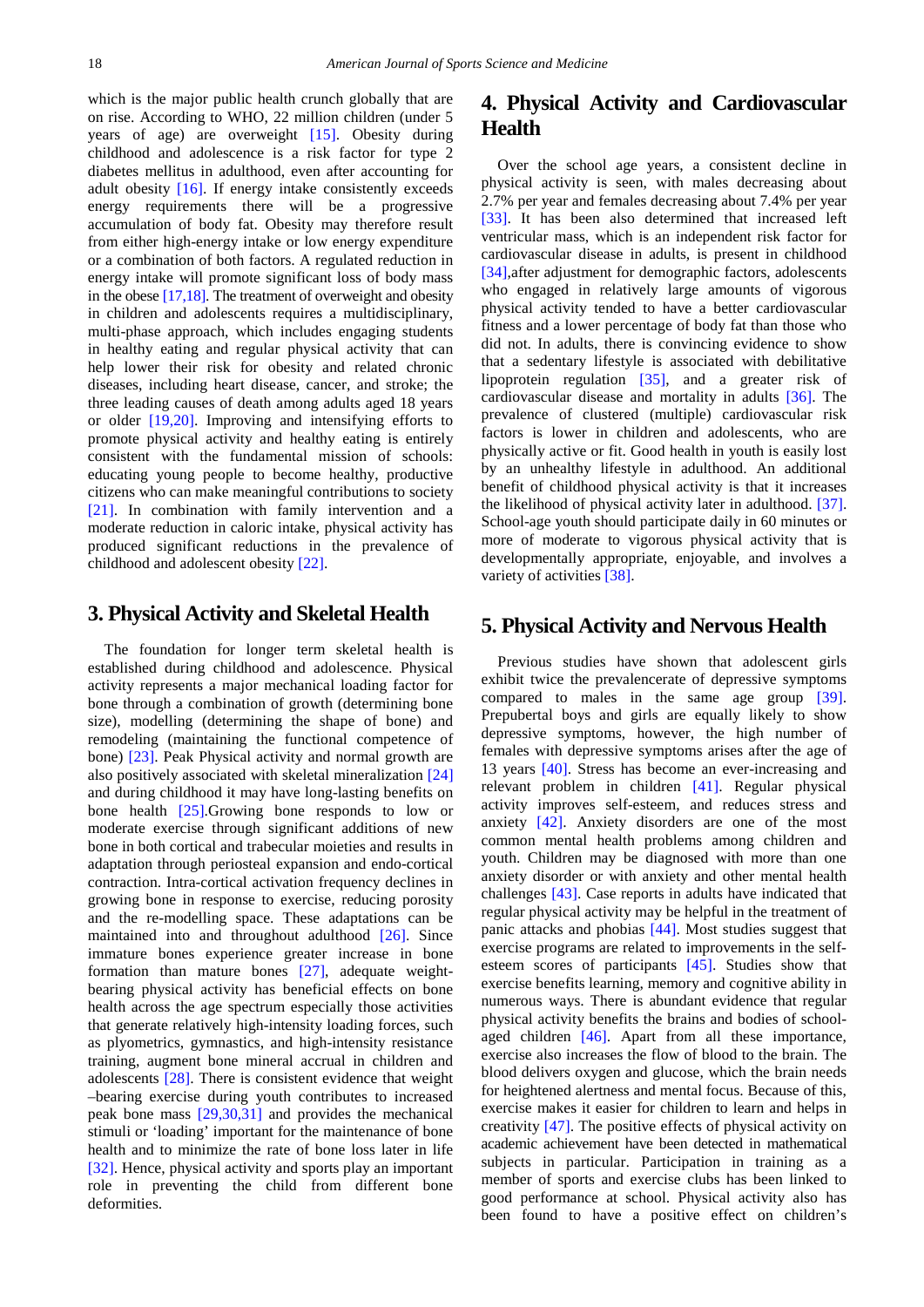cognitive functions, such as memory, attention and general information processing and problem solving skills [\[48\].](#page-4-14) Researchers have found an association between physical fitness and the brain in 9- and 10-year-old children, those who are more fit tend to have a bigger hippocampus and perform better on a test of memory than their less-fit peers [\[49\].](#page-4-15) Therefore, exercise may serve as an effective tranquilizer. Studies revealed that 30 min of aerobic exercise reduces muscle tension by as much as does a dose of 400 mg of meprobamate [\[50\].](#page-4-16)

# **6. Physical Activity and Endocrine Functioning**

The endocrine system is unique because it includes glands and hormones instead of just organs. The health of the endocrine system is essential to healthy body growth and physical or emotional development [\[51\].](#page-4-17)Adolescence is a time of rapid growth caused by significant changes in hormone levels [\[52\].](#page-4-18) Exercise boosts the number of hormones circulating in our body and strengthens receptor sites on target organ cells [\[53\].](#page-4-19) Group jogging exercise may be effective in improving depressive state, hormonal response to stress of adolescent females with depressive symptoms [\[54\].](#page-4-20) Growth Hormone (GH) and Dehydroepiandrosterone sulfate (DHEAS) showed a slower decline in active individual than the inactive peers [\[55\].](#page-4-21) Regular exercise habit induces the secretion pattern of GH and DHEAS throughout the lifespan [\[56,57,58,59,60\].](#page-4-22) Exercise is known to cause perturbations in endocrine and metabolic systems in children and adolescents that may influence growth and development during puberty, yet careful characterization of these responses is only now being conducted [\[52\].](#page-4-18)

#### **7. Physical Activity and Muscular Health**

Growth is accompanied by an increase in the number of myofibrils, myofilaments and sarcomeres, which lead to the elongation of muscles  $[61]$ . Muscle development is specific and only the muscle fibers that are engaged in the activity can increase in strength [\[62\].](#page-4-24) Changes in the muscles with growth and maturation can greatly affected by physical activity and exercise performance. Some of these changes are related to the muscle metabolic capability. This capability of the developing muscles shows higher oxidative enzyme activities in the children compared to those for adults [\[63\].](#page-4-25) Muscle mass accounts for 25% of total weight at birth and nearly 40% in adults. Most muscle growth occurs during puberty and is promoted by physical activity [\[61\].](#page-4-23) Muscle-strengthening activities make muscles to do more work than usual during activities of daily life. This is called "overload," and it strengthens the muscles [\[64\].](#page-4-26) Maturation of skeletal muscle fiber type at the time of puberty, specifically a pattern change from slow to fast twitch, might explain some of the differences in the metabolic responses to exercise between children and adults [\[65\].](#page-4-27) Research also revealed that regular participation in physical activity is associated with the stronger muscle in children and young people [\[66\].](#page-4-28)

# **8. Anthropometry and Assessment of Growth and Development**

The assessment of growth in children is important for monitoring health status, identifying deviations from normality and determining the effectiveness of interventions [\[67\].](#page-4-29) Anthropometry is a key component of nutritional status assessment in children as well as in adults. Comparing anthropometric data from children of different ages is complicated by the fact that children are still growing (We do not expect the height of a 5-year-old to be the same as the height of a 10-year-old!)  $[68]$ . But the question is which anthropometric variable is more reliable in comparison to others. One of study suggested that the validity of the anthropometric skin fold thickness in the obese children is low and BMI provides the best estimate of body fat [\[69\].](#page-4-31) The childhood obesity working group of the international obesity taskforce recommended the use of body mass index (BMI) cut off points to categorize children as normal weight, overweight, or obese based on age, gender, and BMI [\[70\].](#page-4-32) One of the study suggested that weight-for-height could be used for prepubertal adolescents and body mass index could be used for postpubertal adolescents [\[71\].](#page-4-33) A new function for egen has been developed to allow transformation of child anthropometric data to z-scores using the LMS (lambdamu-sigma) method. An additional function allows for children to be categorized according to body mass index  $(weight/height^2)$  using international cut off points recommended by the Childhood Obesity working group of the international obesity taskforce  $[68]$ . As per the WHO review head circumference-for-age is often used in clinical settings as part of health screening for potential developmental or neurological disabilities in infants and young children. Very small and very large circumferences are both indicative of health or developmental risk. Arm circumference-for-age is used as an alternative indicator of nutritional status when the collection of length/height and weight measurements is difficult, as happens in emergency humanitarian situations due to famine or refugee crises [\[72\].](#page-4-34)

#### **9. Conclusion**

After over viewing the related literature, we may conclude that physical activity is considered as indispensable for healthy growth and development in children and adolescent. Regular physical activity in childhood not only improves health and quality of life but also enhances the physiological characteristics such as cardiovascular fitness, strength and bone density. Doing exercise regularly also prevents from different types of non-communicable diseases such as coronary heart disease, cancer, type 2 diabetes, pulmonary diseases etc. According to the World Health Organization, physical inactivity is one of the leading causes of major chronic diseases. Research suggested that Regular physical activity especially endurance exercise plays an important role in prevention of childhood obesity by enhancing the process of fatoxidation. Physical activities also have a significant role in keeping children and adolescent bone health optimum by enhancing mineralization or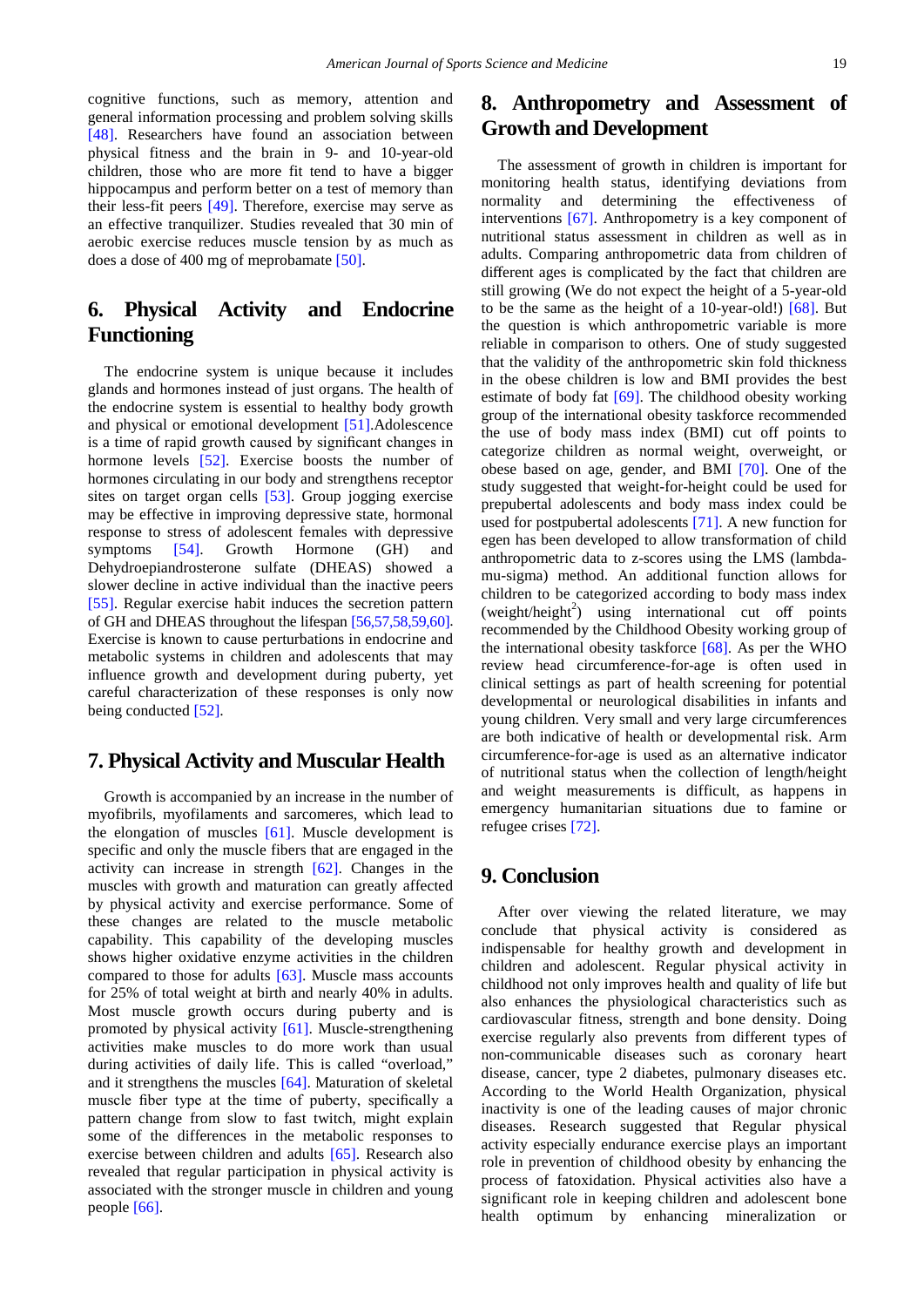ossification process which results in increased peak bone mass.

Many studies reveal that adolescents who engaged in relatively large amounts of vigorous physical activity tended to have a better cardiovascular fitness than those who did not. Children and adolescents who are physically active have less chances of being suffered from multiple cardiovascular risk factors. Nervous health of children and adolescents can also be improved through participating in physical activities by enhancing learning, memory and cognitive ability. Apart from this, physical activities also have a therapeutic property as it helps in reducing stress, anxiety, depression, panic attacks, phobia and so on. Physical activity also boosts the number of hormones circulating in our body in children and adolescents that effects the growth and development. Increase in muscular strength can be achievable by engaging the children in physical exercises as most muscle growth occurs during puberty and is stimulated by physical activity. We can assess the growth and development of children and adolescent with the help of many anthropometric measures such as body mass index, weight & height of child (growth pattern) and different body parts circumferences. To maximize influence, parents have to provide such environment to their child which gives an opportunity for participating in physical activities. Creating positive habits early in childhood can last a lifetime [\[73\].](#page-4-35) Finally, more work needs to be done in order to clarify the physiological basis of growth and development in children and adolescent in context to physical activity. To conclude, it could be said that **"Sweat is the Most Effective Medicine for Future Shock"**.

## **References**

- <span id="page-3-0"></span>[1] Growth and Development, retrieved on  $30<sup>th</sup>$  June, 2014 from http://www.advocatesforyouth.org/growth-and-development-home.
- <span id="page-3-1"></span>[2] Stang J and Story M (eds), Guidelines for Adolescent Nutrition Services (2005), retrieved on  $30<sup>th</sup>$  June, 2014 from http://www.epi.umn.edu/let/pubs/adol\_book.shtm.
- <span id="page-3-2"></span>[3] Kazimierczak P, "Physical activity—helping children grow", Everyday Learning Series, 2012; 10 (2): 3.
- <span id="page-3-3"></span>[4] Physical Activity, retrieved on 05<sup>th</sup> July, 2014 from http://www.who.int/topics/physical\_activity/en/.
- <span id="page-3-4"></span>[5] Stang J, Story M and Kossover R, Guidelines for Adolescent Nutrition Services (2005),retrieved from
- <span id="page-3-5"></span>http://www.epi.umn.edu/let/pubs/adol-book.shtm. [6] Meen HD andOseid S., "Physical activity in children and adolescents in relation to growth and development", Scandinavian Journal of Social Medicine, Suppl. 1982; 29: 121-34.
- <span id="page-3-6"></span>[7] Borms J., "Children and exercise: an overview",Journal of Sports Science, 1986; 4: 3-20.
- [8] Mein HD andOseid S.,"Physical activity in children and adolescents in relation to growth and development",Scandinavian Journal of Social Medicine, 1982; 9 Suppl. 2: 121-34.
- <span id="page-3-7"></span>[9] Hills AP, King NA and Armstrong TP, "The contribution of physical activity and sedentary behaviours to the growth and development of children and adolescents: implications for overweight and obesity", Sports Med., 2007; 37(6):533-45.
- <span id="page-3-8"></span>[10] Telama R, Yang X, Laakso L, et al., "Physical activity in childhood and adolescence as a predictor of physical activity in young adulthood",Am J Prev Med, 1997; 13: 317-23.
- [11] Telama R, Yang X, Viikari J, et al.,"Physical activity fromchildhood to adulthood: A 21 year tracking study",Am J Prev Med, 2005; 28 (3): 267-73.
- [12] Tammelin T, Nayha S, Hills A, et al., " Adolescent participation insports and adult physical activity.",Am J Prev Med, 2003; 24: 22-8.
- <span id="page-3-9"></span>[13] RosenbloomAL., "The Physiology of Human Growth: A Review", Review of Endocrinology, July 2008 (Retrieved on 06th July, 2014 from http://bmctoday.net/reviewofendo/2008/07/article.asp?f=review07 08\_06.php).
- <span id="page-3-10"></span>[14] Roemmich JN and Rogol AD., "Physiology of growth and development-Its relationship to performance in the young athlete", Clin Sports Med., 1995 Jul; 14(3):483-502.
- <span id="page-3-11"></span>[15] Obesity, retrieved on Nov.  $28<sup>th</sup>$ , 2013 from
- http://www.who.int/topics/obesity/en/.
- <span id="page-3-12"></span>[16] Must A, Jacques PF, Dallal GE, Bajema CJ and Dietz WH., "Long-term morbidity and mortality of overweight adolescents: A follow-up of the Harvard Growth Study of 1922 to 1935",New England Journal of Medicine, 1992, 327(19):1350-1355.
- <span id="page-3-13"></span>[17] Epstein LH, Woodall K, Goreczny A. J., Wing R. R. andRoberton R. J., "The modification of activity patterns and energy expenditure in obese young girls, Behaviour Therapy, 1984, 5: 101-8.
- [18] Forbes G. B, "Human body composition, New York: Springer(1987).Hagberg, J. M., Exercise fitness & hypertension (1990), In Bourchard C, Shephard R. J, Stephens T., Stutton J. R. & Mepheson B. D.(Eds.) Exercise, fitness and health.
- <span id="page-3-14"></span>[19] Raj Manu and R. Krishna Kumar, "Obesity in children & adolescents", Indian J Med Res. Nov 2010; 132(5): 598-607.
- [20] Daniels Stephen R., K. Arnett Donna, H. EckelRobert, S. Gidding Samuel, Laura L., Hayman ShirikiKumanyika, Robinson Thomas N., Scott Barbara J., JeorSachiko St. and Williams Christine L., "Overweight in children and adolescents: pathophysiology, consequences, prevention, and treatment", Circulation, 2005, 111(15): 1999-2012.
- <span id="page-3-15"></span>[21] Wechsler Howell, McKenna Mary L., Lee Sarah M. and Dietz William H., The Role of Schools in Preventing Childhood Obesity, The State Education Standard, December 2004; Retrieved on  $07^{\text{th}}$ July, 2014 from http://www.cdc.gov/healthyyouth/physicalactivity/pdf/roleofschoo

ls\_obesity.pdf.

- <span id="page-3-16"></span>[22] Epstein LH, Myers MD, Raynor HA and Saelens BE, "Treatment of pediatric obesity", Pediatrics, 101(3/2), 1998: 554-570.
- <span id="page-3-17"></span>[23] Heinonen A.,"Exercise as an osteogenic stimulus [PhD thesis],Jyvaskyla, Finland: University of Jyvaskyla, 1997.
- <span id="page-3-18"></span>[24] SlemendaCharles W., ReisterTerry K., HuiSiu L., Miller Judy Z., Christian Joe C. and C. Conrad Johnston, "Influences on skeletal mineralization in children and adolescents: Evidence for varying effects of sexual maturation and physical activity", The Journal of Pediatrics, Volume 125, Issue 2, August 1994: 201-207.
- <span id="page-3-19"></span>[25] Wendy M. Kohrt, Susan A. Bloomfield, Kathleen D. Little, Miriam E. Nelson and Vanessa R. Yingling, Physical Activity and Bone Health, March 01, 2010(Retrieved on 07 July, 2014 from http://www.medscape.com/viewarticle/717045).
- <span id="page-3-20"></span>[26] Karlsson, M., "Has exercise an antifracture efficacy in women?", Scandinavian Journal of Social Medicine, 2004. 14(1): 2-15.
- <span id="page-3-21"></span>[27] Bailey, D.A., et al., "A Six-Year Longitudinal Study of the Relationship of Physical Activity to Bone Mineral Accrual in Growing Children: The University of Saskatchewan Bone Mineral Accrual &nbsp Study",Journal of Bone and Mineral Research, 1999, 14(10): 1672-1679.
- <span id="page-3-22"></span>[28] Hind K. and Burrows M., "Weight-bearing exercise and bone mineral accrual in children and adolescents: a review of controlled trials", Bone, 2007, 40(1): 14-27.
- <span id="page-3-23"></span>[29] Physical activity and its role in the prevention of osteoporosis in women, January 2009, Retrieved on 07th July, 2014 from http://www.medibank.com.au/Client/Documents/Pdfs/Osteoporosi s\_Health\_Booklet.pdf
- [30] Urbina EM, Gidding SS, Bao W, et al., "Association of fasting blood sugarlevel, insulin level, and obesity with left ventricular mass in healthychildren and adolescents: the Bogalusa Heart Study", Am Heart Journal, 1999, 138(1 pt 1):122-127.
- [31] Hamilton MT, Hamilton DG and Zderic TW., "Exercise physiology versus inactivity physiology: an essential concept for understanding lipoprotein lipase regulation",Exerc Sport Sci, Rev 2004; 32 (4): 161-6.
- <span id="page-3-24"></span>[32] Haskell WL.,"Health consequences of physical activity: understanding and challenges regarding dose response",Med Sci Sports Exerc, 1994; 26: 649-60.
- <span id="page-3-25"></span>[33] Sallis JF, "Epidemiology of physical activity and fitness in children and adolescents", Crit Rev Food SciNutr, 1993; 33(4-5): 403-8.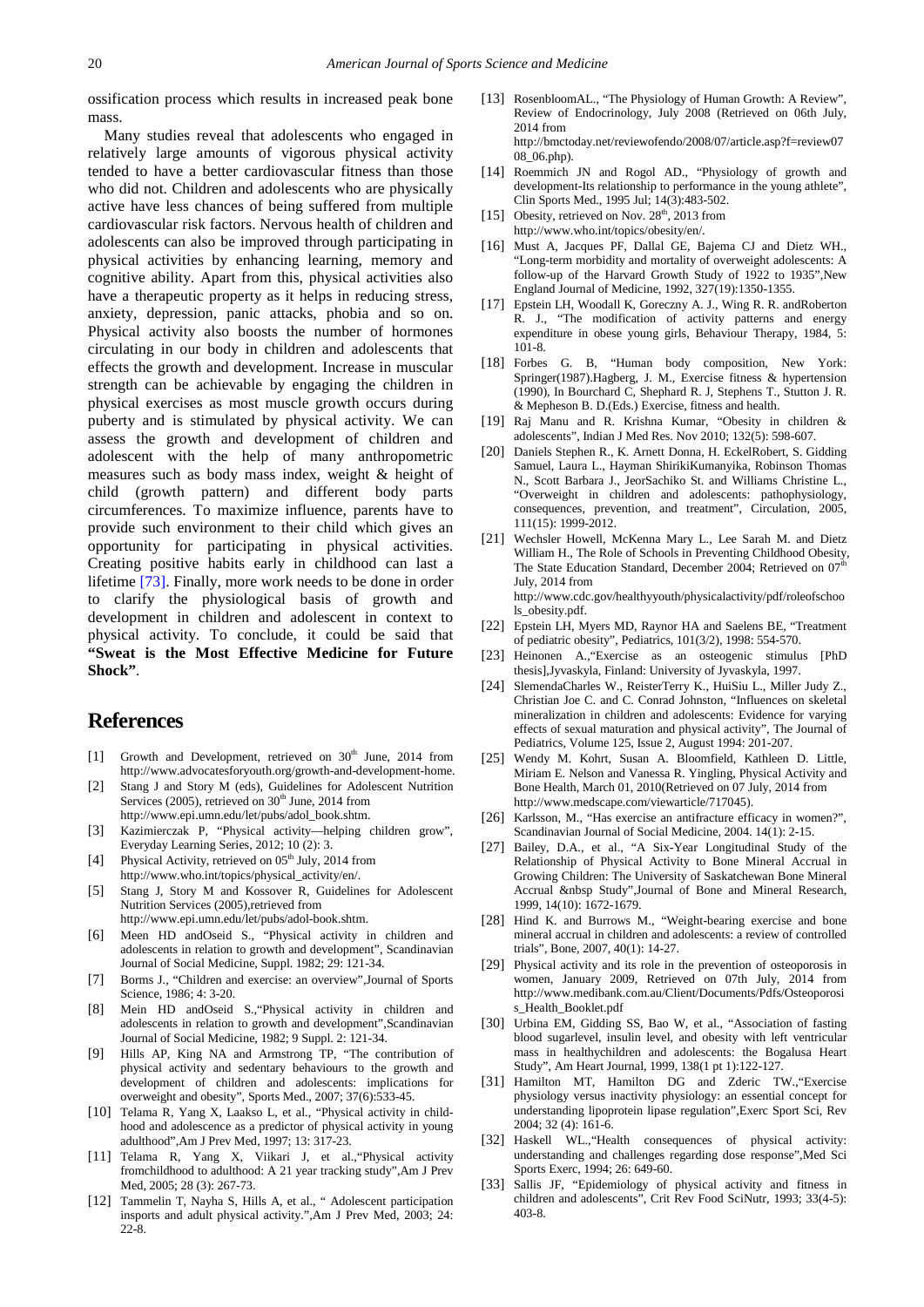- <span id="page-4-0"></span>[34] StrongWilliam B.,MalinaRobert M., Cameron J.R.,Blimkie, Stephen R. Daniels,Rodney K. Dishman, Bernard Gutin,Albert C. Hergenroeder, Aviva Must, Patricia A. Nixon, James M. Pivarnik, Thomas Rowland,StewartTrost and François Trudeau, "Evidence Based Physical Activity for School-age Youth", The Journal of Pediatrics, Volume 146, Issue 6, June 2005: 732-737.
- <span id="page-4-1"></span>[35] ForwoodMark R. and Burr David B., "Physical activity and bone mass: exercises in futility?",Bone and Mineral, 21 (2), 1993: 89- 112.
- <span id="page-4-2"></span>[36] Curry, J. D. & Butler, G., "The mechanical properties of bone tissue in children", Journal of Bone and Joint Surgery, 57: 810-17.
- <span id="page-4-3"></span>[37] Fogelholm M., "How physical activity can work?", Int J PediatrObes, 2008;3 Suppl 1: 10-4.
- <span id="page-4-4"></span>[38] RogolAD, Clark PA, and RoemmichJ N, "Growth and pubertal development in children and adolescents:effects of diet and physical activity", American Journal of Clinical Nutrition, 2000; 72(suppl): 521S-8S.
- <span id="page-4-5"></span>[39] Angold A., Erkanli A., Silberg J., Eaves L. and Costello E.J., "Depression scale scores in 8-17-year-olds: effects of age and gender", Journal of Child Psychology and Psychiatry, Child Psychology and Psychiatry, 2002;43(8):1052-63.
- <span id="page-4-6"></span>[40] Angold A., Costello E.J. and Worthman C.M., "Puberty and depression: the roles ofage, pubertal status and pubertal timing",Psychological Medicine, 1998;28(1):51-61.
- <span id="page-4-7"></span>[41] Taylor CB, Sallis JF and Needle R.,"The relation of physical activity and exercise to mental health", Public Health Rep., 1985; 100: 195-202.
- <span id="page-4-8"></span>[42] Physical Activity Guidelines Advisory Committee Report, 2008. Washington, DC: U.S. Department of Health and Human Services; 2008.
- <span id="page-4-9"></span>[43] Anxiety, retrieved on  $10^{th}$  July, 2014 from http://keltymentalhealth.ca/mental-health/disorders/anxietychildren-and-youth#view-tabs-1.
- <span id="page-4-10"></span>[44] Dishman RK.,"Mental health. In: Seefeldt VS, editor. Physical Activity and Well-being. Reston: American Alliance for Health, Physical Education, Recreation and Dance; 1986: 303-41.
- <span id="page-4-11"></span>[45] Morgan WP.,"Psychologic benefits of physical activity. In: Nagle FJ, Montoye HJ, editors. Exercise in Health and Disease. Springfield: Charles C Thomas; 1981: 299-314.
- <span id="page-4-12"></span>[46] SattelmairJacob and RateyJohn J., "Physically Active Play and Cognition-An Academic Matter?",American Journal of Play, Winter 2009: 365-74.
- <span id="page-4-13"></span>[47] The Benefits of Exercise on Your Kid's Brain, retrieved on 10<sup>th</sup> July, 2014 from http://www.raisesmartkid.com/3-to-6-years-old/4 articles/35-the-benefits-of-exercise-on-your-kids-brain
- <span id="page-4-14"></span>[48] Physical Activity and Learning, Summary, Status Review, October 2012, Finnish National Board of Education, retrieved on  $09<sup>th</sup>$  July, 2014 from http://www.oph.fi/download/145366\_Physical\_activity\_and\_learni ng.pdf
- <span id="page-4-15"></span>[49] University of Illinois at Urbana-Champaign. "Children's brain development is linked to physical fitness, research finds", ScienceDaily, 16 September 2010, retrieved on  $09<sup>th</sup>$  July, 2014 from www.sciencedaily.com/releases/2010/09/100915171536.htm
- <span id="page-4-16"></span>[50] Sage GH, "The effects of physical activity on the social development of Children", In: Stull GA, Eckert HM, editors. Effects of Physical Activity in Children. Champaign: Human Kinetics; 1986. pp. 22-9.
- <span id="page-4-17"></span>[51] Endocrine System Function, retrieved on 06th July, 2014 from http://www.md-health.com/Endocrine-System-Function.html
- <span id="page-4-18"></span>[52] Riddell Michael C., "The endocrine response and substrate utilization during exercise in childrenand adolescents", Journal of Applied Physiology, 105, 2008: 725-733.
- <span id="page-4-19"></span>[53] Cavazos M., Effects of Exercise on Endocrine System, retrieved on 06th July, 2014 from http://www.livestrong.com/article/405612-effects-of-exercise-onendocrine-system/
- <span id="page-4-20"></span>[54] NabkasornC, MiyaiN, SootmongkolA, Junprasert S, Yamamoto H, AritaM and Miyashita K, "Effects of physical exercise on depression, neuroendocrine stress hormones and physiological fitness in adolescent females with depressive symptoms", European Journal of Public Health,2006, Volume 16, Issue 2: 179- 184.
- <span id="page-4-21"></span>[55] KostkaT., "Aging and so called "youth hormones" Potential influence of exercise training," PrzegladLekarski, 2001, vol. 58, no. 1: 25-27.
- <span id="page-4-22"></span>[56] AmbrosioM. R., ValentiniA., TrasforiniG. et al., "Function of the GH/IGF-1 axis in healthy middle-aged male runners,' Neuroendocrinology, 1996, vol. 63, no. 6: 498-503.
- [57] HurelS. J., KoppikerN., Newkirk J. et al., "Relationship of physical exercise and ageing to growth hormone production," Clinical Endocrinology, 1999, vol. 51, no. 6: 687-691.
- [58] TissandierO., Peres G., FietJ., and PietteF., "Testosterone, dehydroepiandrosterone, insulin-like growth factor 1, and insulin in sedentary and physically trained aged men," European Journal of Applied Physiology, 2001, vol. 85, no. 1-2: 177-184.
- [59] RavagliaG., FortiP., MaioliF. et al., "Regular moderate intensity physical activity and blood concentrations of endogenous anabolic hormones and thyroid hormones in aging men," Mechanisms of Ageing and Development, 2001, vol. 122, no. 2, pp. 191-203.
- [60] Chahal, H. S. and Drake W. M., "The endocrine system and ageing," Journal of Pathology, 2007, vol. 211, no. 2, pp. 173-180.
- <span id="page-4-23"></span>[61] CazorlaG, Physical Activity and Child Development, Objectif Nutrition, 79 (April 2006), retrieved on  $06<sup>th</sup>$  July, 2014 from http://www.danoneinstitute.org/objective\_nutrition\_newsletter/on7 9.php.
- <span id="page-4-24"></span>[62] Jackson AW, Morrow JR, Hill DW andDishman RK, Physical Activity for Health and Fitness, Champaign: Human Kinetics, 1999.
- <span id="page-4-25"></span>[63] Cerny FJ and Burton HW.,Exercise Physiology for Health CareProfessionals, Champaign: Human Kinetics, 2001.
- <span id="page-4-26"></span>[64] Physical Activity Guidelines for Children and Adolescents (Ages 6-17), retrieved on  $09<sup>th</sup>$  July, 2014 from http://www.sde.ct.gov/sde/lib/sde/PDF/DEPS/Student/NutritionEd /CCAG\_AppendixH.pdf.
- <span id="page-4-27"></span>[65] Elder GC and Kakulas BA, Histochemical and contractile property changesduring human muscle development,Muscle Nerve,1993, 16: 1246-1253.
- <span id="page-4-28"></span>[66] Physical Activity for Children and Young People, retrieved on 09<sup>th</sup> July, 2014 from file:///C:/Users/pradeepsinghc/Downloads/children\_and\_yp\_evide
- <span id="page-4-29"></span>nce\_briefing.pdf. [67] World Health Organization, Physical Status: *The Use and Interpretation of Anthropometry. Report of a WHO Expert Committee. WHO Technical Report Series no. 854*. Geneva: WHO, (1995).
- <span id="page-4-30"></span>[68] Kontio M, "Effects of maturation and physical activity on muscle mass and strength in prepubertal girls during two-year follow-up", Master's Thesis in Sports Medicine, Department of Health Sciences, University of Jyväskylä, Spring 2005.
- <span id="page-4-31"></span>[69] VidmarS, Carlin J, and Hesketh K, "Standardizing anthropometric measures in children and adolescents with new functions for egen", The Stata Journal, 2004 4, Number 1: 50-55.
- <span id="page-4-32"></span>[70] Semiz S, Ozgören E andSabir N., "Comparison of ultrasonographic and anthropometric methods to assess body fat in childhood obesity",Int J Obes (Lond), 2007 Jan; 31(1): 53-8.
- <span id="page-4-33"></span>[71] Woodruff BA and Duffield A, "Anthropometric assessment of nutritional status in adolescent populations in humanitarian emergencies", European Journal of Clinical Nutrition, 2002, 56 (11): 1108-1118.
- <span id="page-4-34"></span>[72] WHO Child Growth Standards: Head circumference-for-age, arm circumference-for-age, triceps skinfold-for-age and subscapular skinfold-for-age Methods and development, World Health Organization, Department of Nutrition for Health and Development, retrieved on 09<sup>th</sup> July, 2014, http://www.who.int/childgrowth/standards/second\_set/technical\_r eport\_2.pdf.
- <span id="page-4-35"></span>[73] Chahar PS, "Physical Activity: A Key for the Preclusion of Obesity inChildren",American Journal of Sports Science and Medicine, 2014, vol. 2, no. 1: 27-31.
- [74] Cole TJ, BellizziMC, FlegalKM, and Dietz WH, "Establishing a standard definition for child overweight and obesity worldwide: international survey",British Medical Journal, 2000, 320(7244): 1240-1243.
- [75] Tanner JM and Preece MA, The Physiology of Human Growth, Cambridge University Press, 1989.
- [76] Steinberger J and Daniels SR., "Obesity, insulin resistance, diabetes, and cardiovascular risk in children: an american heart association scientific statement from the atherosclerosis, hypertension, and obesity in the young committee (council on cardiovascular disease in the young) and the diabetes committee (council on nutrition, physical activity, and metabolism)", Circulation, 2003, 107: 1448-1453.